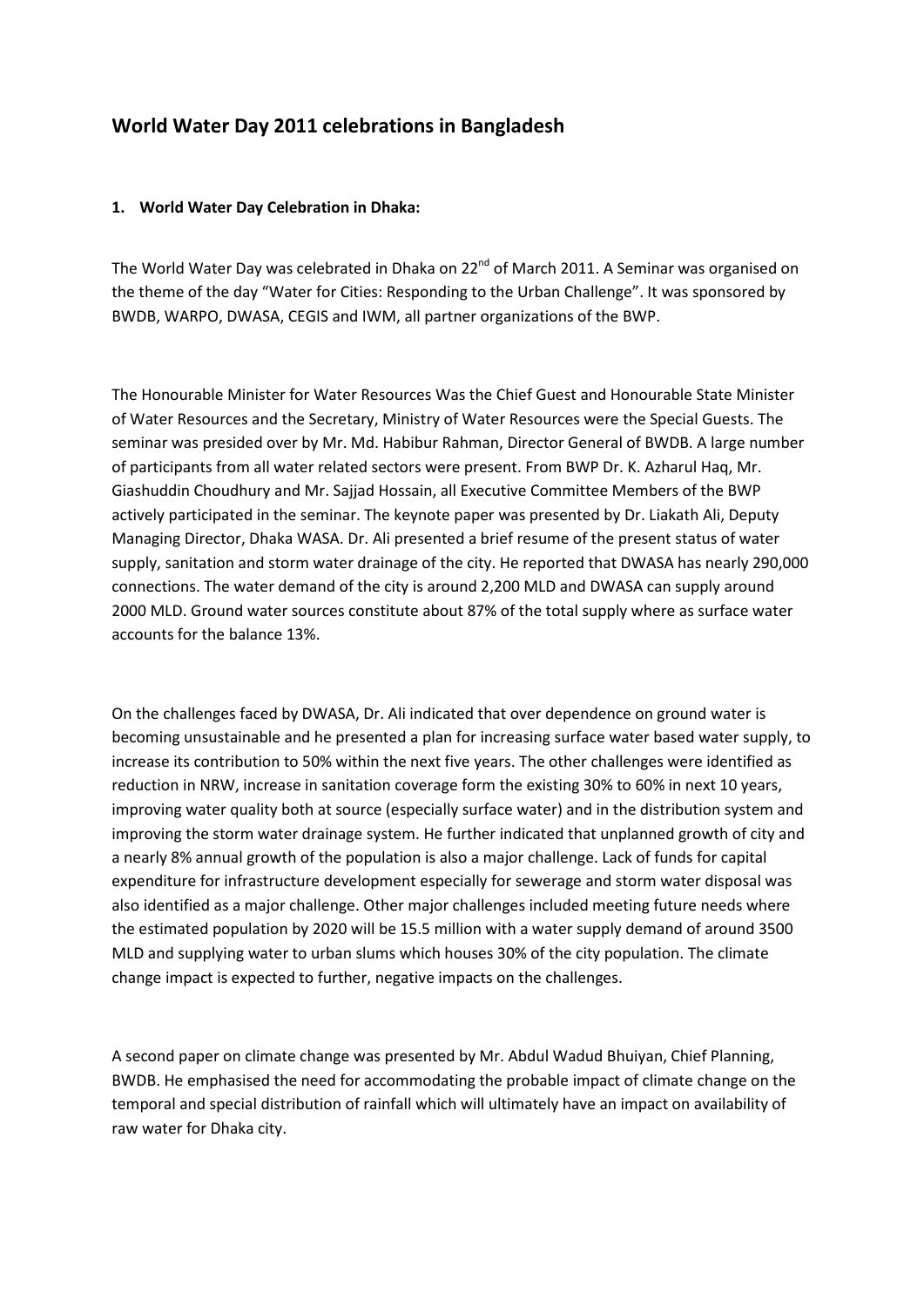The Chief Guest and the Special Guests emphasized the need for preparing the city water utilities for meeting future challenges in service delivery through adequate financing, human resource development and integrated water resources development.

## **2. World Water Day Celebration in Khulna City:**

In Khulna, World Water Day was observed elaborately. As a part of ongoing activities, World Water Day was observed by Bhairab River Area Water Partnership and Initiative for Right view (IRV) with the support of the Bangladesh Water Partnership (BWP). A workshop was organized on "Present Status of Water Supply in Khulna City and the Way Forward" on 23<sup>rd</sup> of March 2011 at Khulna Press Club.



Mr. Talukder Abdul Khaleque, Mayor, Khulna City Corporation, was present as Chief Guest and among the Special Guests, Dr. Tarun Kanti Sikdar, Director, Environment Department, Engineer Mr. Tauhidul Anawar Khan, Secretary General, Bangladesh Water partnership (BWP), Amena Halim Beby, Councilor, Khulna City Corporation, Sk. Ali Akbar Tipu, Councilor, Khulna City Corporation were present. The seminar was Chaired by Ad. Firoz Ahmed, Convenor, Bhairab River

Area Water Partnership and the inaugural speech was delivered by Kazi Zaved Khalid Pasha, for Right View (IRV). *Mayor of Khulna City*

Mr. Md. Abdullah, Managing Director, KWASA presented the keynote paper titled *Present Status of Water* "Supply in Khulna City and the Way Forward".

He indicated that Khulna is the 4<sup>th</sup> largest city in Bangladesh with a population of 1.5 million. Khulna WASA started functioning independently from September  $16<sup>th</sup>$ , 2008. The Water Works Department of Khulna City Corporation, which was responsible for water supply was handed over, with all their staff, to the newly established KWASA.

Khulna city is experiencing a serious water crisis as KWASA can supply only about 22.7 MLD of water against the daily need of 94.5 MLD. At least 54% of the population collects water from unsafe sources while 75% of water used by city dwellers is supplied from underground sources. The water supply situation in the city has been further aggravated by frequent load shedding and drastic fall in underground water levels. The KWASA is trying to use the water of nearby rivers but the salinity of the water is so high that it will be costly to treat it.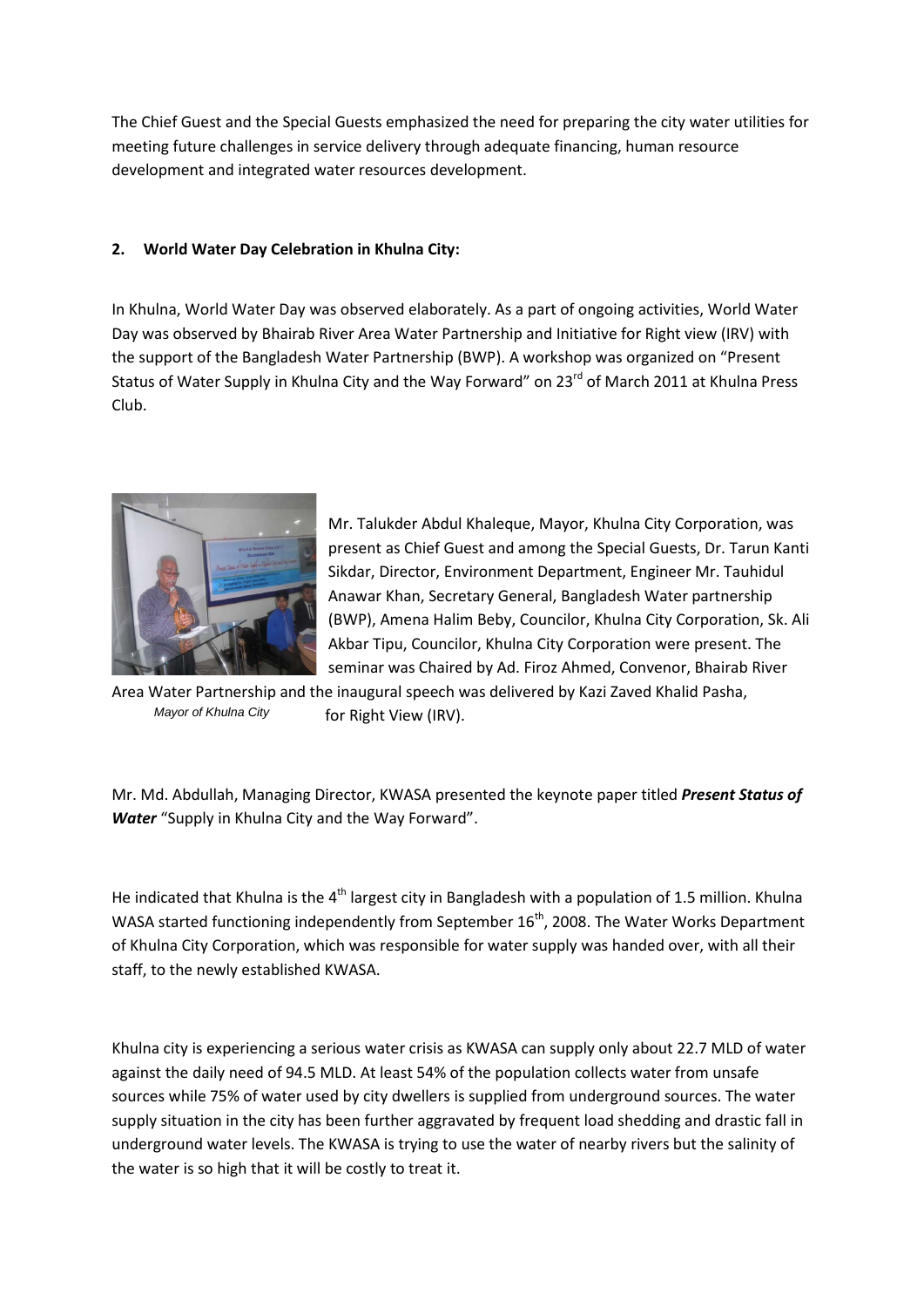

*Mr. Md. Abdullah*

The Chief Guest Talukder Abdul Khaleque, Mayor, Khulna City Corporation expressed that they are trying their best to solve the water supply problem. In this respect, he indicated that they have taken an initiative in 1996 to bring water through a pipeline from Phultal Upazilla for the city dwellers. When the initiative was nearing successful completion and substantial amounts of funds were expended, the environmental conservationists of the community went against the initiative. Although by that time, all affected people took the compensation as their lands were being

acquired for the project. However, they are now protesting and have turned against the project. The Chief Guest emphasized the necessity of solving the water crisis of the Khulna city including the crises of the southwest coastal region especially the Aila affected Dakop, Koera (Khulna) and Mongla Upazillas (Bagerhat). He indicated that he is trying his best to assist KWASA to solve the water crisis of the Khulna City and invited implementable recommendations from the experts.

A video documentary on the status of water supply in Khulna city and prospect was presented by Mr. Kausik Ahmed, Secretary, Southwest Youth Water Forum. Another paper on Pollution of Bhairab River was presented by Nausin Ahmed, Deputy Secretary of the same organization.



*Mr. Tauhidul Anwar Khan*

As Special Guest, Engineer Tauhidul Anwar Khan, Secretary General of the Bangladesh Water Partnership (BWP) indicated that among the total water that our planet contains, 97.5% water is ocean water which is salty. Among the remaining, 1.725% is in the glaciers, snow and permafrost. 0.075% is ground water, and 0.025% is in the lakes, swamps and rivers. So it is clear that the total population of the whole world is dependent on only 1% sweet water. With population increase, the demand for water is also increasing. Upstream flow in all the river systems of

Bangladesh reduces in dry months. It is necessary to increase the sweet water flow from upstream to solve the problem. Reduction of flow from upstream during the dry season cause tremendous socio-economic and environmental losses for Bangladesh. Hence, any intervention on the upstream of the rivers affects Bangladesh significantly. For addressing all the key water related challenges of the country, water available in the Ganges, the Brahmaputra and the Meghna river systems is the single most crucial factor.

Dr. Tarun Kanti Sikdar recollected that it is not a long time since we had used pond water. People started to use ground water with the introduction of tube wells. It is necessary to take an integrated approach to solve the water problems of Khulna city. In his opinion the major problem is the lack of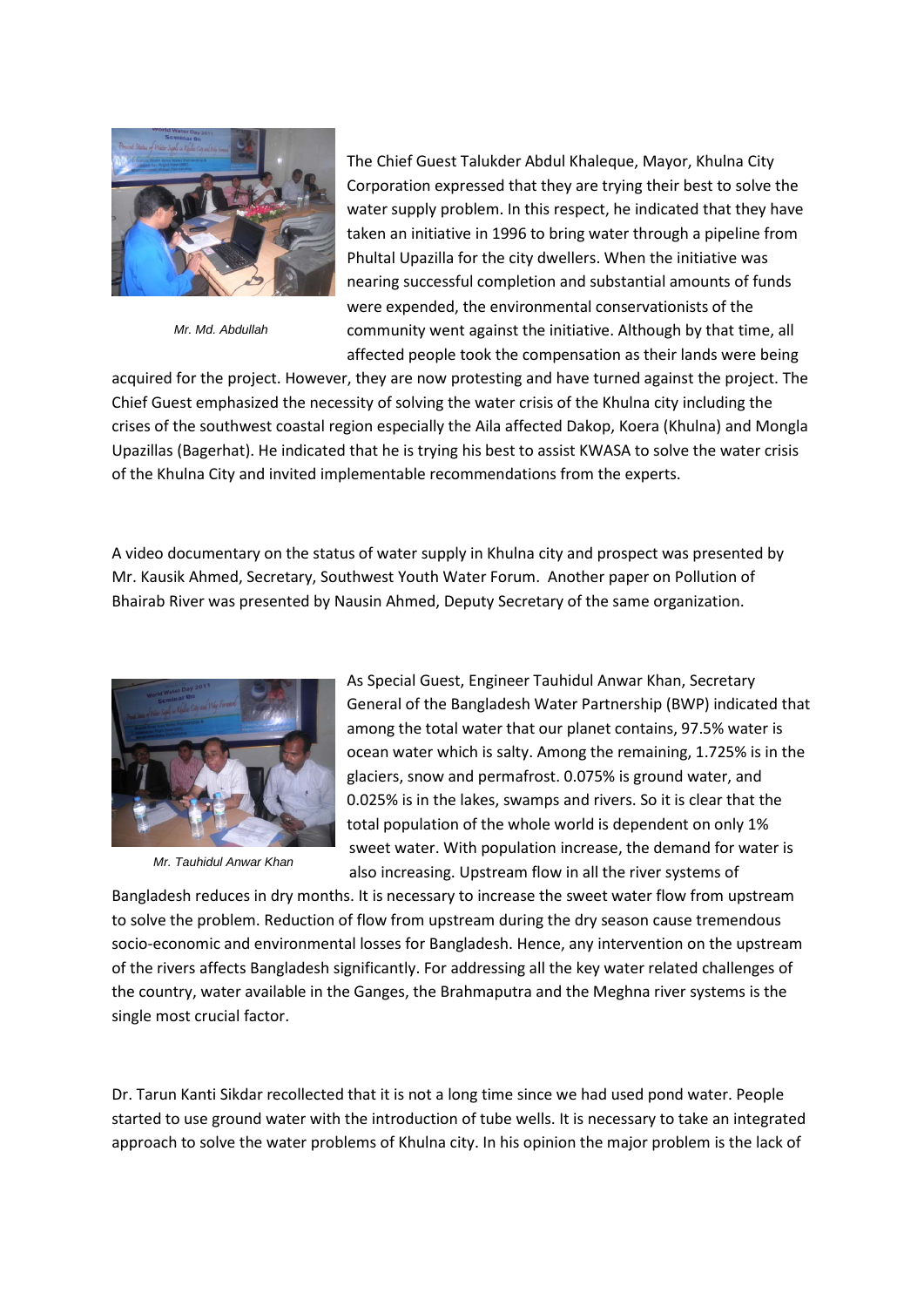management experience and the inexperience of staff in operating a commercial water utility is also an important factor. He also advised to create awareness among all stakeholders.



Amena Halim Bebi expressed that she was very much enriched by taking part in the seminar. She learned a lot form the environment and water experts. She is very much interested to be a part of this initiative.

Sk. Ali Akbar Tipu opined that both KCC and KWASA have negative images among the people. But now all can understand that they are trying their best to solve the problem but due to some unavoidable reasons they cannot go forward. Most of our rivers are dried up or encroached. We have to save our rivers for the sake of drinking water supply.

*Amena Halim Bebi*

Participant's Opinions:

Professor Saidur Rahman opined that in the modern age all tools and adequate knowledge is available to us but we are not taking advantage of that. We have been extracting ground water in an unplanned way. We have made many mistakes. We should be more conscious and aware about the judicious utilization of water resources.

Professor Dr. Nurul Islan said that all over the country we have been using ground water via tube wells. Now we are not getting sufficient water form the tube wells. To solve the problem, we have to develop surface water resources.

Lecturer Gautam Kundu said that recently a policy has been adopted on ground water use. The initiative for supplying water for the Khulna City from the Phultala is a wrong initiative.

Lecturer Jahangir Alam said that the water crisis of the Khulna city is increasing day by day. Awareness is very much important for water management. He advised that rain water should be an important component of integrated water resource management to solve the water supply problem of the city. He also recommended organizing movements for the conservation of the rivers in and around the city.

Md. Babul Hawlader expressed that political commitment is very much essential for water management issues. The level of ground water is in a dangerous situation. We should include a rain water harvesting system in constructing houses and apartments in cities. He also requested that KCC can take the initiative for conserving the existing ponds for reserving water. He also demanded that the government owned water bodies should not be filled up.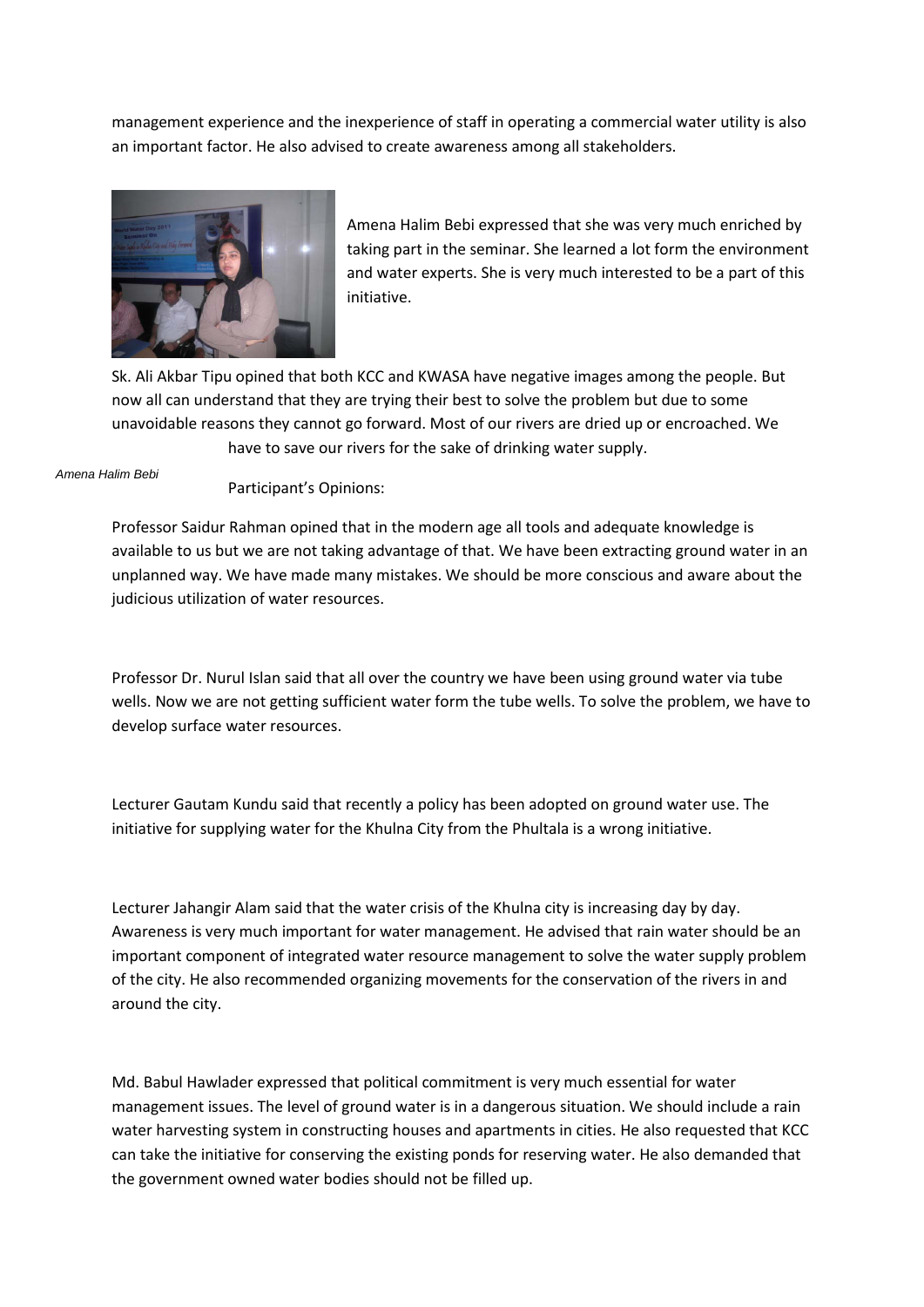## **3. World Water Day Celebrations by Chittagong WASA:**

Chittagong WASA marked the World Water Day by organising a seminar on the 28<sup>th</sup> of March 2011 with financial assistance from the BWP. Presided by the Managing Director, Mr. Md. Fazlullah, the keynote paper titled "Status of Water Supply in Chittagong: Problems and Prospects" was presented by Mr. Izaz Rusul, Superintending Engineer, CWASA. Dr.K.Azharul Haq, EC Member, BWP was present as a Special Guest.

The keynote paper presented in detail, the historical development of CWASA. Chittagong is the second largest city of Bangladesh with a population of around 4 million. Unlike DWASA, CWASA has only one responsibility of supplying potable water to the city dwellers. CWASA supplies 278 MLD of water which meets the demand of only 40% of the population and the rest 60% arranges their own supply from ground water. In some key performance indicators like NRW, bills, receivables CWASA has are significantly lower than those of Dhaka but in water supply coverage, performance is very poor. The major challenge is therefore to increase both supply and coverage. CWASA has also a favourable balance between surface and ground water.

The following have been identified as key challenges:

- Water pollution at raw water source
- Protection of rivers from pollution & salinity
- Arsenic contamination and unsustainable ground water development
- Delay in implementation of projects
- Lack of institutional capacity
- Reduction of non-revenue water
- Tariff structure revising
- Organizational restructuring
- Rehabilitation of pipelines
- Water quality control management
- O & M facilities management

The MD, CWASA informed that the unaccepted level of low coverage resulted from inability to construct new water treatment facilities since 1987. CWASA has been able to maintain a status quo in water supply by installing tube wells as an interim measure. He also indicated that necessary funds have now been mobilized and construction has begun in one water treatment plant with a capacity of 90 MLD. At the same time CWASA has started to prepare a master plan with the assistance of Korean International Cooperation Agency (KOICA).